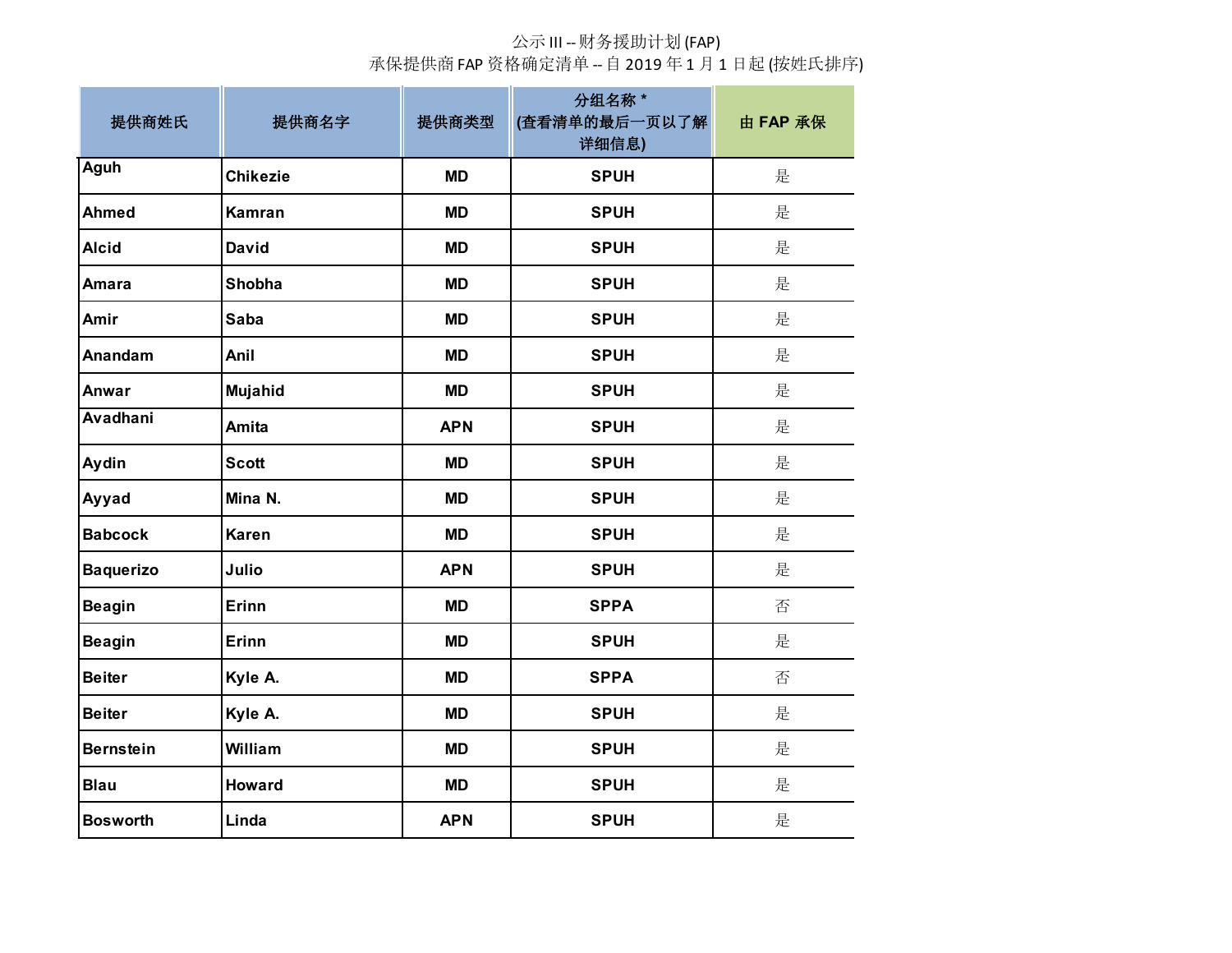| 提供商姓氏              | 提供商名字          | 提供商类型      | 分组名称*<br>(查看清单的最后一页以了解<br>详细信息) | 由 FAP 承保 |
|--------------------|----------------|------------|---------------------------------|----------|
| <b>Bosworth</b>    | Linda          | <b>APN</b> | <b>SPPA</b>                     | 否        |
| <b>Boutsikaris</b> | <b>Daniel</b>  | <b>MD</b>  | <b>SPUH</b>                     | 是        |
| <b>Brill</b>       | Susan R.       | <b>MD</b>  | <b>SPPA</b>                     | 否        |
| <b>Brill</b>       | Susan R.       | <b>MD</b>  | <b>SPUH</b>                     | 是        |
| Br否uti             | <b>Fares</b>   | <b>MD</b>  | <b>SPUH</b>                     | 是        |
| <b>Broder</b>      | Arkady         | <b>MD</b>  | <b>SPPA</b>                     | 否        |
| <b>Broder</b>      | Arkady         | <b>MD</b>  | <b>SPSP</b>                     | 否        |
| <b>Broder</b>      | Arkady         | <b>MD</b>  | <b>SPUH</b>                     | 是        |
| <b>Bukhari</b>     | Amar           | <b>MD</b>  | <b>SPPA</b>                     | 否        |
| <b>Bukhari</b>     | Amar           | <b>MD</b>  | <b>SPUH</b>                     | 是        |
| Camerota           | <b>Andrew</b>  | <b>MD</b>  | <b>SPPA</b>                     | 否        |
| Camerota           | Andrew         | <b>MD</b>  | <b>SPUH</b>                     | 是        |
| <b>Carlucci</b>    | <b>Michael</b> | <b>MD</b>  | <b>SPPA</b>                     | 否        |
| <b>Chalikonda</b>  | <b>Bhavani</b> | <b>MD</b>  | <b>SPUH</b>                     | 是        |
| Chandra            | Shakuntala     | <b>MD</b>  | <b>SPUH</b>                     | 是        |
| <b>Chitkara</b>    | <b>Denesh</b>  | <b>MD</b>  | <b>SPUH</b>                     | 是        |
| <b>Clark</b>       | D'Juana        | <b>APN</b> | <b>SPUH</b>                     | 是        |
| Cohen              | <b>Brad</b>    | <b>MD</b>  | <b>SPPA</b>                     | 否        |
| Covert             | Kathryn        | <b>APN</b> | <b>SPUH</b>                     | 是        |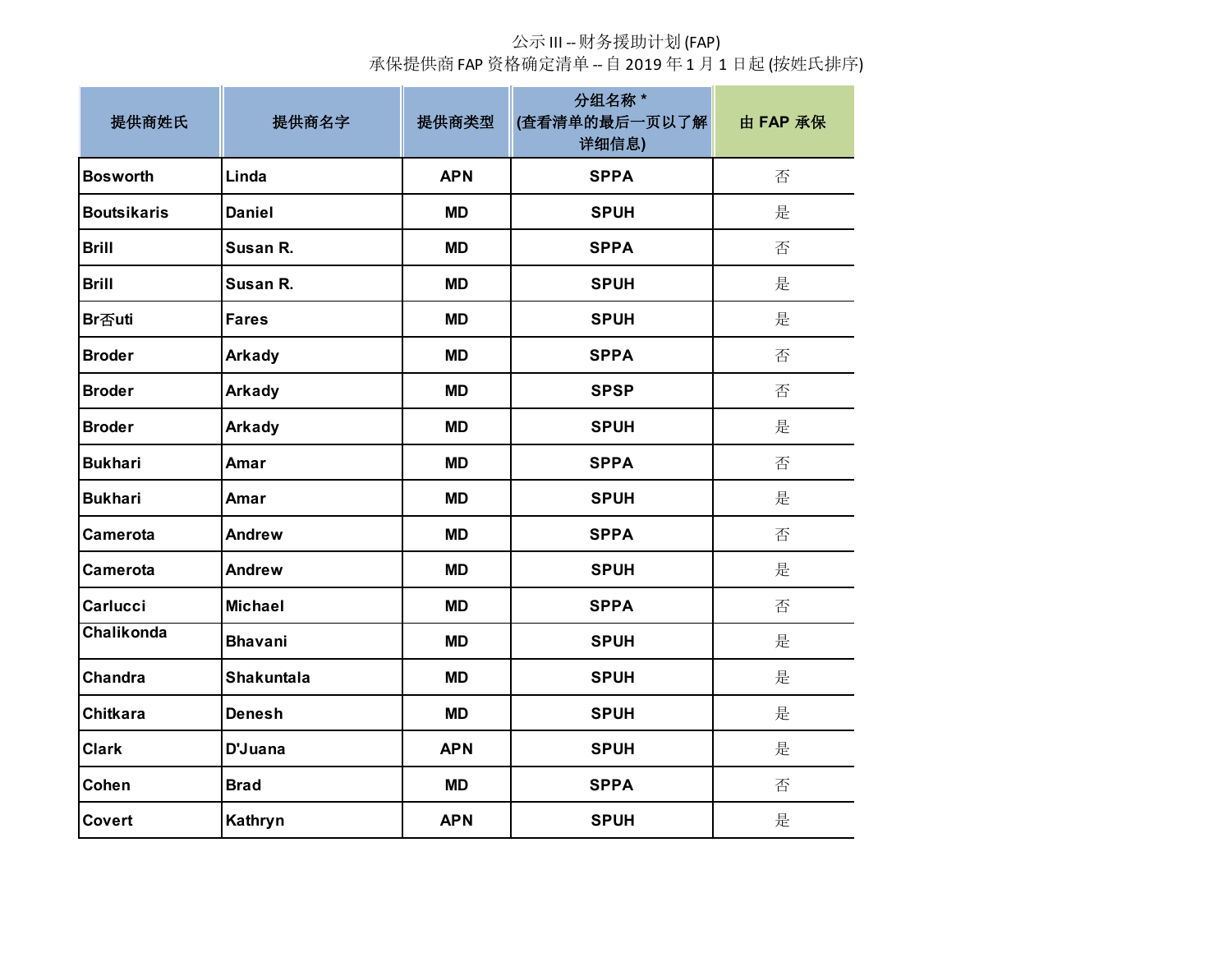| 提供商姓氏            | 提供商名字            | 提供商类型      | 分组名称 *<br>(查看清单的最后一页以了解<br>详细信息) | 由 FAP 承保 |
|------------------|------------------|------------|----------------------------------|----------|
| <b>Cunha</b>     | Joanne           | <b>CNM</b> | <b>SPUH</b>                      | 是        |
| Dahal            | Ranjan           | <b>MD</b>  | <b>SPUH</b>                      | 是        |
| <b>Dallessio</b> | Joseph           | <b>MD</b>  | <b>SPUH</b>                      | 是        |
| <b>DaSilva</b>   | <b>Sho否la</b>    | <b>MD</b>  | <b>SPUH</b>                      | 是        |
| Day-Salvatore    | Debra-Lynn E.    | <b>MD</b>  | <b>SPUH</b>                      | 是        |
| Dekanek*         | <b>Erin</b>      | <b>LGC</b> | <b>SPUH</b>                      | 是        |
| Desai            | Gopal            | <b>MD</b>  | <b>SPUH</b>                      | 是        |
| Desai            | Rajesh           | <b>MD</b>  | <b>SPUH</b>                      | 是        |
| Dev              | Rajesh           | <b>MD</b>  | <b>SPPA</b>                      | 否        |
| Dev              | Rajesh           | <b>MD</b>  | <b>SPUH</b>                      | 是        |
| <b>Dixon</b>     | Kim              | <b>MD</b>  | <b>SPPA</b>                      | 否        |
| <b>Dixon</b>     | Kim              | <b>MD</b>  | <b>SPUH</b>                      | 是        |
| <b>Duffoo</b>    | <b>Frantz</b>    | <b>MD</b>  | <b>SPUH</b>                      | 是        |
| <b>Dunleavy</b>  | <b>Elizabeth</b> | <b>APN</b> | <b>SPUH</b>                      | 是        |
| <b>Dwivedi</b>   | <b>Shaunak</b>   | <b>DO</b>  | <b>SPUH</b>                      | 是        |
| <b>El Banna</b>  | <b>Mahmoud</b>   | <b>MD</b>  | <b>SPUH</b>                      | 是        |
| <b>El-Banna</b>  | <b>Mahmoud</b>   | <b>MD</b>  | <b>SPPA</b>                      | 否        |
| <b>Elshinawy</b> | Ashgan           | <b>DO</b>  | <b>SPUH</b>                      | 是        |
| Faro             | <b>Revital</b>   | <b>MD</b>  | <b>SPPA</b>                      | 否        |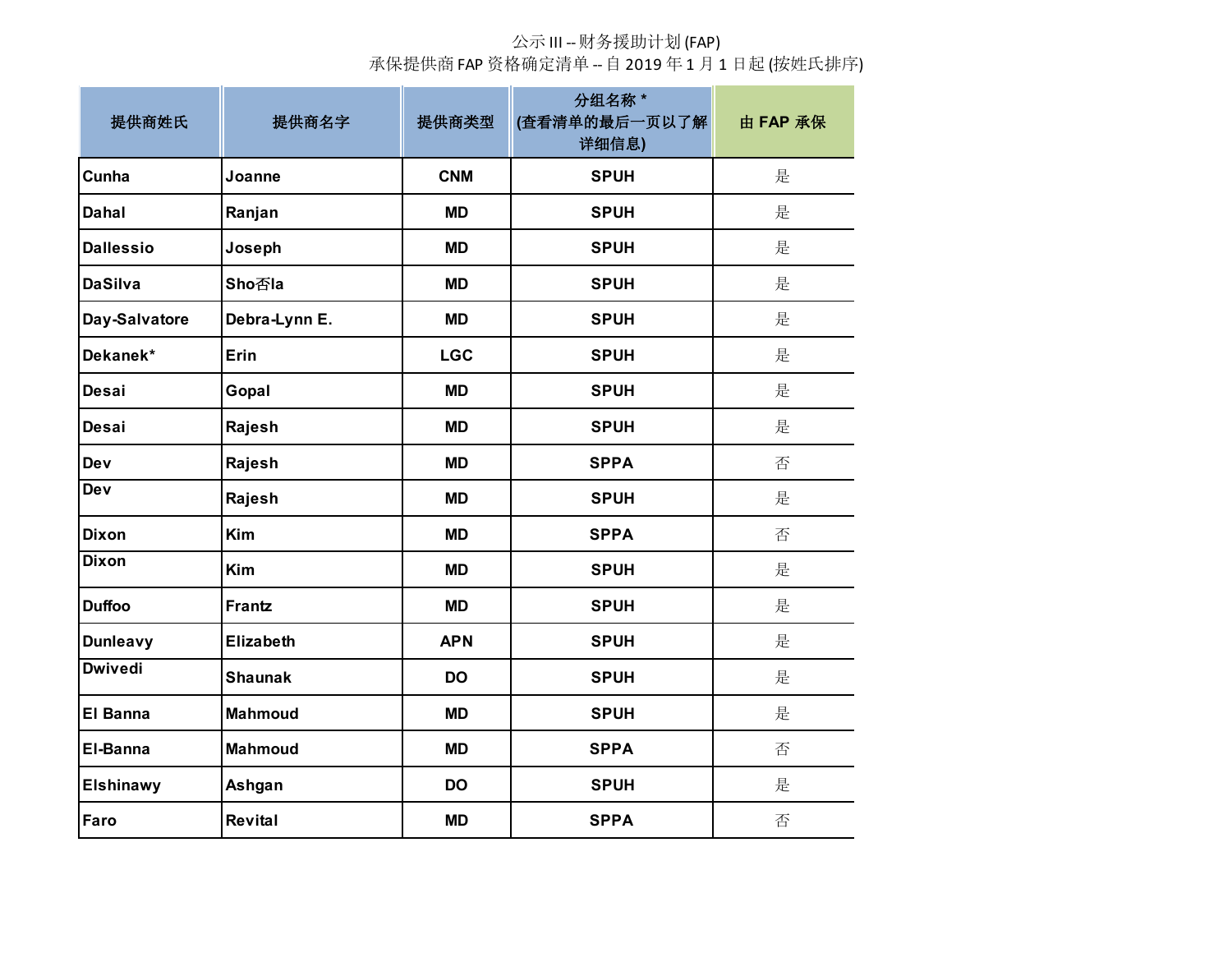| 提供商姓氏          | 提供商名字           | 提供商类型      | 分组名称 *<br>(查看清单的最后一页以了解<br>详细信息) | 由 FAP 承保 |
|----------------|-----------------|------------|----------------------------------|----------|
| Faro           | Revital         | <b>MD</b>  | <b>SPUH</b>                      | 是        |
| Fein           | <b>Edward</b>   | <b>MD</b>  | <b>SPPA</b>                      | 否        |
| Feja           | <b>Kristina</b> | <b>MD</b>  | <b>SPPA</b>                      | 否        |
| Feja           | <b>Kristina</b> | <b>MD</b>  | <b>SPUH</b>                      | 是        |
| Fimbel         | Grace           | <b>CNM</b> | <b>SPUH</b>                      | 是        |
| <b>Foley</b>   | James           | <b>MD</b>  | <b>SPUH</b>                      | 是        |
| Foroutan       | <b>Janelle</b>  | <b>MD</b>  | <b>SPPA</b>                      | 否        |
| Foroutan       | <b>Janelle</b>  | <b>MD</b>  | <b>SPUH</b>                      | 是        |
| Fox            | <b>Melissa</b>  | <b>MD</b>  | <b>SPUH</b>                      | 是        |
| Franco         | <b>Charles</b>  | <b>MD</b>  | <b>SPPA</b>                      | 否        |
| Frenia         | <b>Douglas</b>  | <b>MD</b>  | <b>SPPA</b>                      | 否        |
| Frenia         | <b>Douglas</b>  | <b>MD</b>  | <b>SPUH</b>                      | 是        |
| Gaido          | <b>James</b>    | <b>APN</b> | <b>SPPA</b>                      | 否        |
| Gaido          | James C.        | <b>APN</b> | <b>SPUH</b>                      | 是        |
| Gallucci       | John            | <b>MD</b>  | <b>SPPA</b>                      | 否        |
| Gallucci       | John            | <b>MD</b>  | <b>SPUH</b>                      | 是        |
| <b>Georges</b> | Anthony         | <b>MD</b>  | <b>SPUH</b>                      | 是        |
| Gervasoni, Jr. | James           | <b>MD</b>  | <b>SPPA</b>                      | 否        |
| Gervasoni, Jr. | James E.        | <b>MD</b>  | <b>SPUH</b>                      | 是        |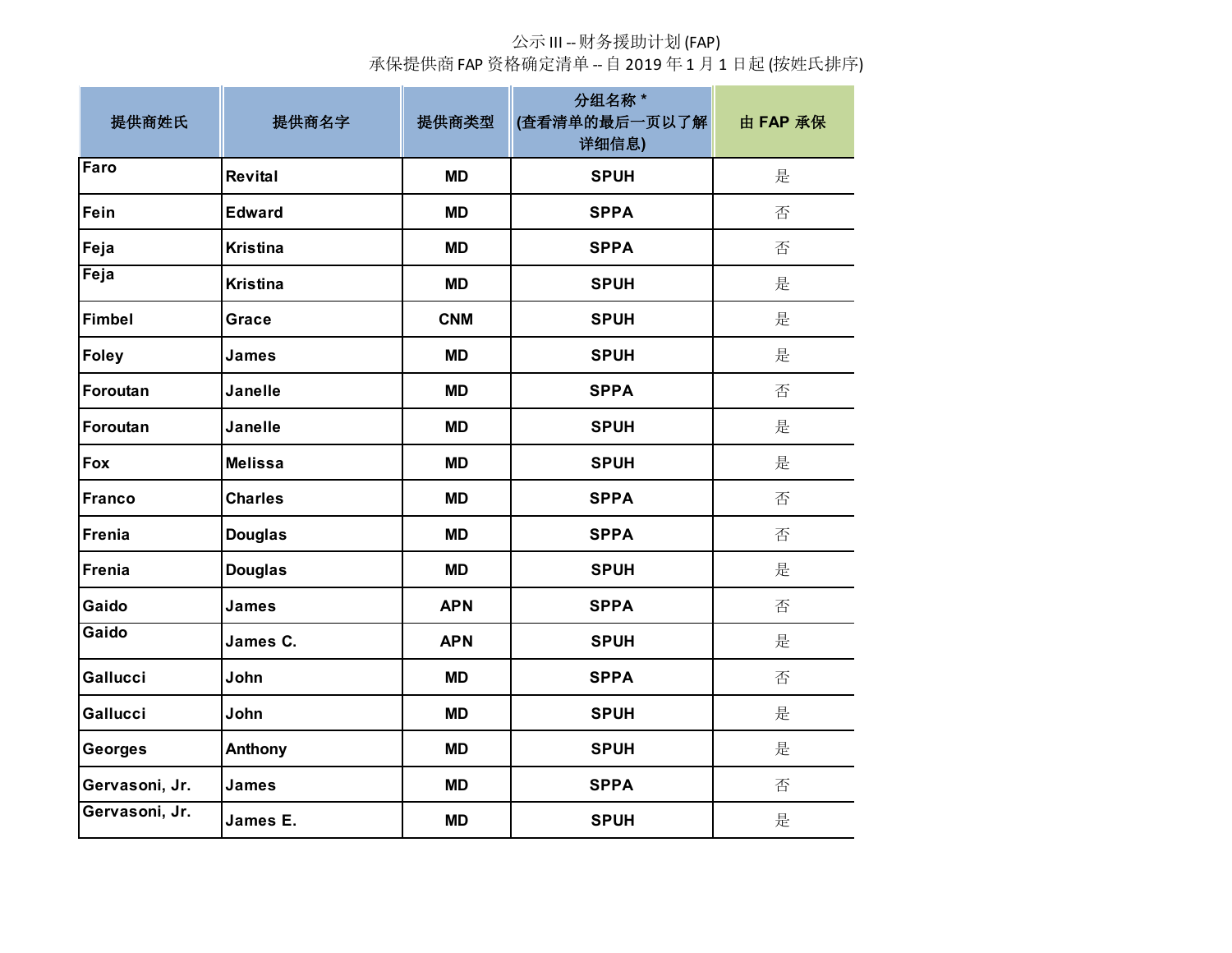| 提供商姓氏          | 提供商名字           | 提供商类型      | 分组名称*<br>(查看清单的最后一页以了解)<br>详细信息) | 由 FAP 承保 |
|----------------|-----------------|------------|----------------------------------|----------|
| Gill           | Rupinder K.     | <b>MD</b>  | <b>SPUH</b>                      | 是        |
| Gill           | <b>Rupinder</b> | <b>MD</b>  | <b>SPPA</b>                      | 否        |
| <b>Glass</b>   | <b>Robert</b>   | <b>MD</b>  | <b>SPUH</b>                      | 是        |
| <b>Glasser</b> | James G.        | <b>MD</b>  | <b>SPUH</b>                      | 是        |
| Goldstein      | Debra R.        | <b>MD</b>  | <b>SPSP</b>                      | 否        |
| Goldstein      | Debra R.        | <b>MD</b>  | <b>SPPA</b>                      | 否        |
| Goldstein      | Debra R.        | <b>MD</b>  | <b>SPUH</b>                      | 是        |
| <b>Gomez</b>   | Raquel          | <b>MD</b>  | <b>SPUH</b>                      | 是        |
| Goodman        | Arlene M.       | <b>MD</b>  | <b>SPUH</b>                      | 是        |
| Grinman        | Lev             | <b>MD</b>  | <b>SPUH</b>                      | 是        |
| Gubbi          | Renukamba       | <b>MD</b>  | <b>SPUH</b>                      | 是        |
| Gupta          | Manjari         | <b>MD</b>  | <b>SPUH</b>                      | 是        |
| Guzman         | Edwin R.        | <b>MD</b>  | <b>SPUH</b>                      | 是        |
| <b>Haas</b>    | Alexander Z.    | <b>MD</b>  | <b>SPUH</b>                      | 是        |
| Haim           | <b>Sara</b>     | <b>MD</b>  | <b>SPPA</b>                      | 否        |
| Haim           | Sara            | <b>MD</b>  | <b>SPUH</b>                      | 是        |
| <b>Hiatt</b>   | I. Mark         | <b>MD</b>  | <b>SPUH</b>                      | 是        |
| Hirthler*      | <b>Kathleen</b> | <b>APN</b> | <b>SPPA</b>                      | 否        |
| <b>Hopkins</b> | Lisa            | <b>MD</b>  | <b>SPPA</b>                      | 否        |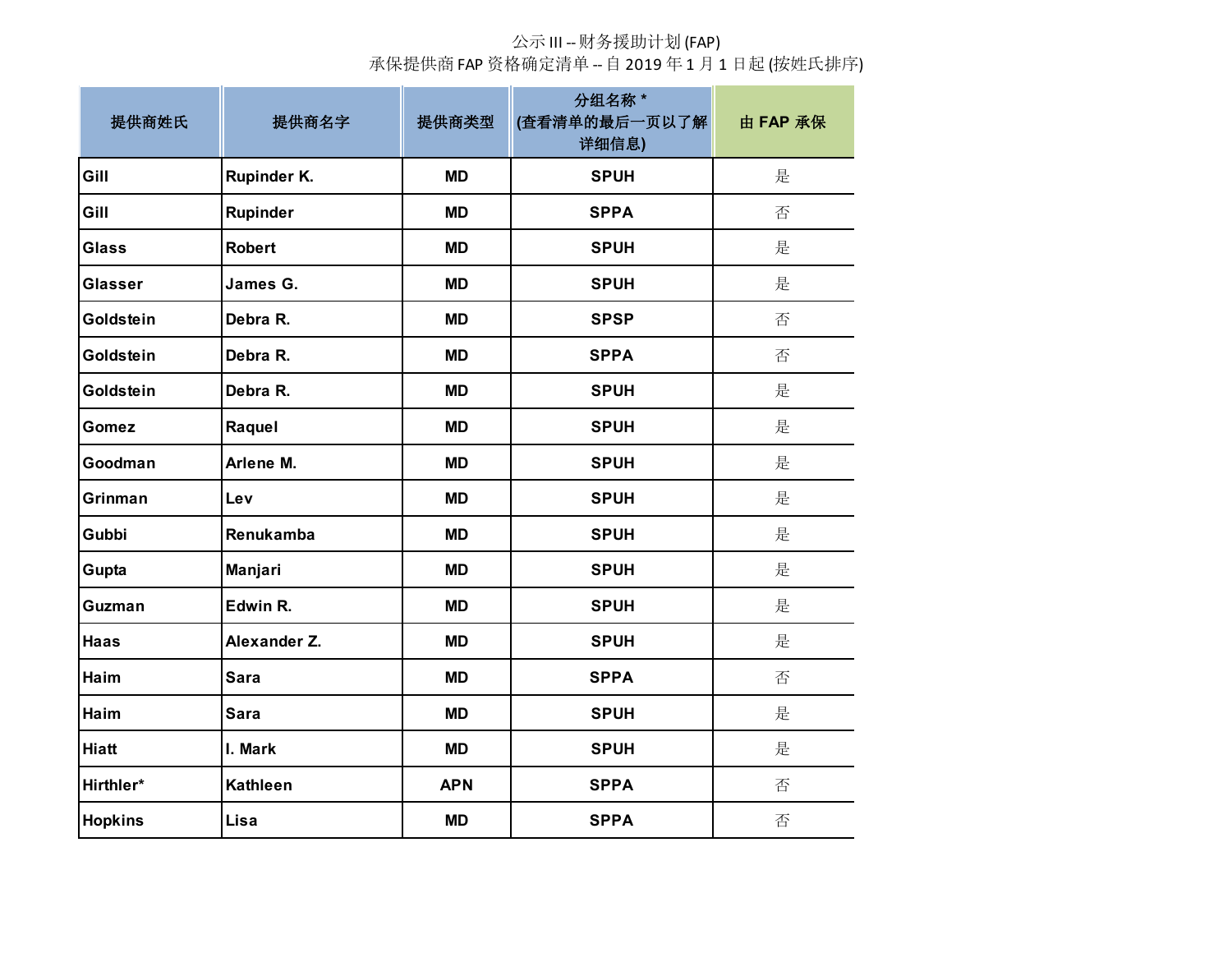| 提供商姓氏             | 提供商名字                 | 提供商类型      | 分组名称 *<br>(查看清单的最后一页以了解<br>详细信息) | 由 FAP 承保 |
|-------------------|-----------------------|------------|----------------------------------|----------|
| <b>Hopkins</b>    | Lisa                  | <b>MD</b>  | <b>SPUH</b>                      | 是        |
| Horner            | <b>Michele</b>        | <b>LGC</b> | <b>SPUH</b>                      | 是        |
| Houlihan          | <b>Christopher</b>    | <b>MD</b>  | <b>SPPA</b>                      | 否        |
| Houlihan          | <b>Christopher M.</b> | <b>MD</b>  | <b>SPUH</b>                      | 是        |
| <b>Hussain</b>    | Aijaz                 | <b>MD</b>  | <b>SPPA</b>                      | 否        |
| <b>Hussain</b>    | Aijaz                 | <b>MD</b>  | <b>SPUH</b>                      | 是        |
| <b>Hussain</b>    | Asad                  | <b>MD</b>  | <b>SPUH</b>                      | 是        |
| Jacob             | <b>David</b>          | <b>MD</b>  | <b>SPUH</b>                      | 是        |
| Jadhav            | <b>Ashwin</b>         | <b>MD</b>  | <b>SPUH</b>                      | 是        |
| Jalil             | <b>Sheema</b>         | <b>MD</b>  | <b>SPPA</b>                      | 否        |
| Jenci             | Joseph                | <b>MD</b>  | <b>SPUH</b>                      | 是        |
| Jonna             | Siva P.               | <b>MD</b>  | <b>SPUH</b>                      | 是        |
| Jorge             | Yolanda               | <b>APN</b> | <b>SPUH</b>                      | 是        |
| Jyo否uchi          | Harumi                | <b>MD</b>  | <b>SPUH</b>                      | 是        |
| Kalyoussef        | <b>Sabah</b>          | <b>DO</b>  | <b>SPPA</b>                      | 否        |
| <b>Kalyoussef</b> | <b>Sabah</b>          | <b>DO</b>  | <b>SPUH</b>                      | 是        |
| <b>Katz</b>       | Lilian                | PA         | <b>SPPA</b>                      | 否        |
| Kaur              | <b>Harpreet</b>       | <b>MD</b>  | <b>SPUH</b>                      | 是        |
| Kaur              | Harsohena             | <b>MD</b>  | <b>SPUH</b>                      | 是        |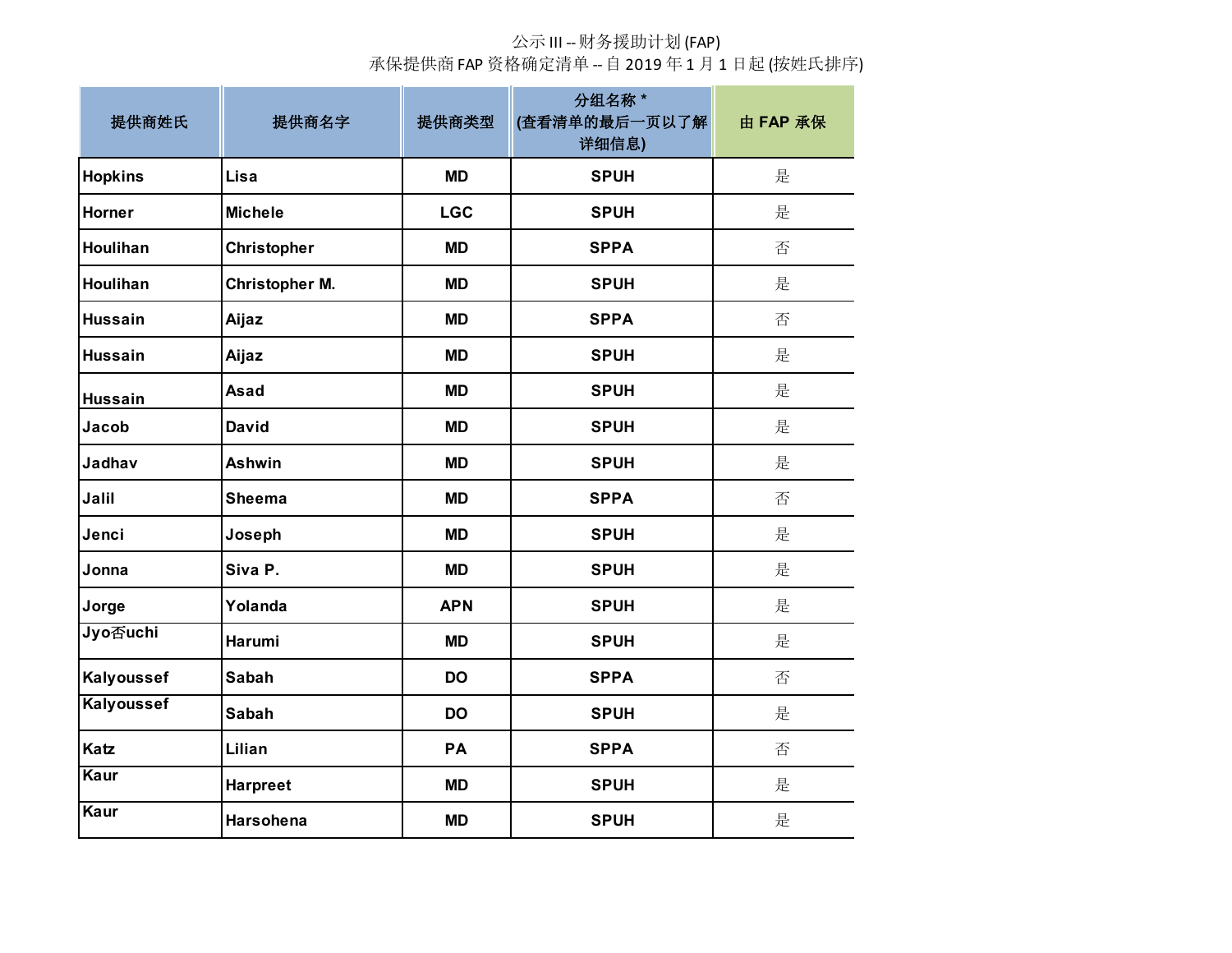| 提供商姓氏        | 提供商名字            | 提供商类型      | 分组名称 *<br>(查看清单的最后一页以了解<br>详细信息) | 由 FAP 承保 |
|--------------|------------------|------------|----------------------------------|----------|
| Kawashima    | Amie             | <b>DO</b>  | <b>SPPA</b>                      | 否        |
| Kawashima    | Amie             | <b>DO</b>  | <b>SPUH</b>                      | 是        |
| <b>Kelly</b> | <b>Kristin</b>   | <b>APN</b> | <b>SPUH</b>                      | 是        |
| Kendall      | Roxanne E.       | <b>MD</b>  | <b>SPUH</b>                      | 是        |
| <b>Khan</b>  | <b>Rizwana</b>   | <b>MD</b>  | <b>SPPA</b>                      | 否        |
| Khan         | Imteyez          | <b>MD</b>  | <b>SPUH</b>                      | 是        |
| <b>Khan</b>  | <b>Talha</b>     | <b>MD</b>  | <b>SPUH</b>                      | 是        |
| Khosla       | Meenakshi        | <b>MD</b>  | <b>SPUH</b>                      | 是        |
| <b>Knee</b>  | <b>Samuel</b>    | <b>MD</b>  | <b>SPUH</b>                      | 是        |
| Kondratyeva  | <b>Alexandra</b> | <b>DO</b>  | <b>SPPA</b>                      | 否        |
| Kondratyeva  | <b>Alexandra</b> | <b>DO</b>  | <b>SPUH</b>                      | 是        |
| Korman       | <b>Andrew</b>    | <b>MD</b>  | <b>SPPA</b>                      | 否        |
| Korman       | <b>Andrew</b>    | <b>MD</b>  | <b>SPUH</b>                      | 是        |
| Korn         | <b>Elizabeth</b> | <b>MD</b>  | <b>SPPA</b>                      | 否        |
| Korn         | <b>Elizabeth</b> | <b>MD</b>  | <b>SPUH</b>                      | 是        |
| Kosnar       | <b>Denise</b>    | <b>APN</b> | <b>SPPA</b>                      | 否        |
| Kosnar       | <b>Denise</b>    | <b>APN</b> | <b>SPUH</b>                      | 是        |
| Kothari      | Nayan K.         | <b>MD</b>  | <b>SPUH</b>                      | 是        |
| Lane*        | Joann            | <b>APN</b> | <b>SPUH</b>                      | 是        |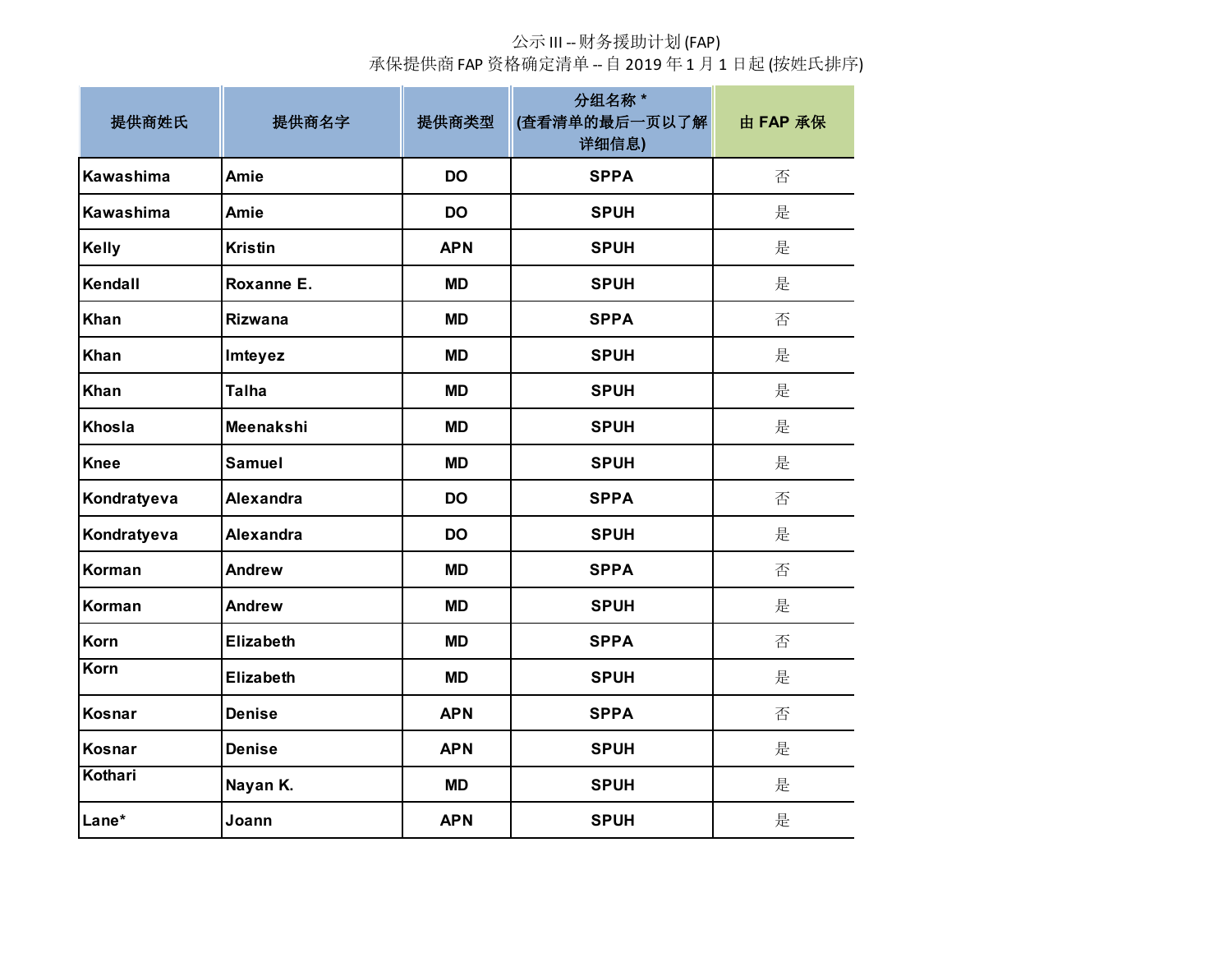| 提供商姓氏           | 提供商名字           | 提供商类型      | 分组名称 *<br>(查看清单的最后一页以了解<br>详细信息) | 由 FAP 承保 |
|-----------------|-----------------|------------|----------------------------------|----------|
| Laskow          | <b>David</b>    | <b>MD</b>  | <b>SPPA</b>                      | 否        |
| Laskow          | <b>David</b>    | <b>MD</b>  | <b>SPUH</b>                      | 是        |
| Lastra          | <b>Carlos</b>   | <b>MD</b>  | <b>SPPA</b>                      | 否        |
| Lastra          | <b>Carlos</b>   | <b>MD</b>  | <b>SPUH</b>                      | 是        |
| Leib            | <b>Samantha</b> | <b>MD</b>  | <b>SPUH</b>                      | 是        |
| Levandoski      | <b>Kristin</b>  | <b>LGC</b> | <b>SPUH</b>                      | 是        |
| Levy-Kern       | <b>Muriel</b>   | <b>MD</b>  | <b>SPPA</b>                      | 否        |
| <b>Lowe III</b> | William         | <b>MD</b>  | <b>SPUH</b>                      | 是        |
| Lucas           | Michael J.      | <b>MD</b>  | <b>SPUH</b>                      | 是        |
| Luo             | Hongxiu         | <b>MD</b>  | <b>SPPA</b>                      | 否        |
| Luo             | Hongxiu         | <b>MD</b>  | <b>SPUH</b>                      | 是        |
| Lynn            | Joan C.         | <b>APN</b> | <b>SPUH</b>                      | 是        |
| <b>Macias</b>   | Carlos A.       | <b>MD</b>  | <b>SPPA</b>                      | 否        |
| <b>Macias</b>   | Carlos A.       | <b>MD</b>  | <b>SPUH</b>                      | 是        |
| Madhavan        | Arjun           | <b>MD</b>  | <b>SPUH</b>                      | 是        |
| <b>Magliaro</b> | <b>Thomas</b>   | <b>MD</b>  | <b>SPPA</b>                      | 否        |
| Malcolmson*     | Janet           | <b>LGC</b> | <b>SPUH</b>                      | 是        |
| <b>Manne</b>    | Murali K.       | <b>MD</b>  | <b>SPUH</b>                      | 是        |
| Mapa*           | <b>Angeline</b> | <b>APN</b> | <b>SPUH</b>                      | 是        |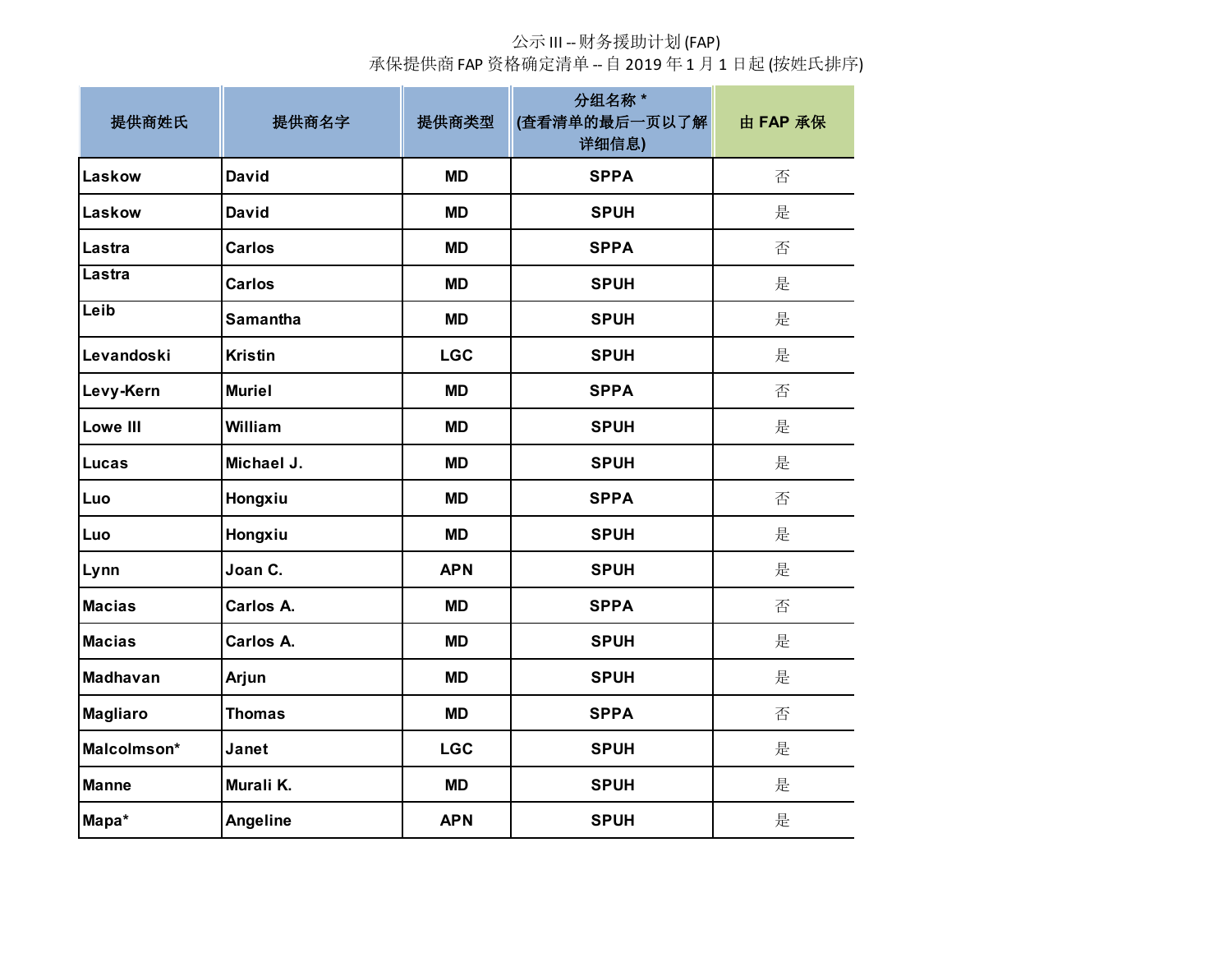| 提供商姓氏           | 提供商名字            | 提供商类型       | 分组名称 *<br>(查看清单的最后一页以了解<br>详细信息) | 由 FAP 承保 |
|-----------------|------------------|-------------|----------------------------------|----------|
| <b>Martinez</b> | <b>Tiffany</b>   | <b>DO</b>   | <b>SPUH</b>                      | 是        |
| <b>Mathai</b>   | Reni             | <b>APN</b>  | <b>SPUH</b>                      | 是        |
| <b>Matta</b>    | Paul             | <b>DO</b>   | <b>SPPA</b>                      | 否        |
| <b>Mazzoni</b>  | <b>Thomas</b>    | <b>DO</b>   | <b>SPUH</b>                      | 是        |
| <b>McManus</b>  | <b>Susan</b>     | <b>MD</b>   | <b>SPPA</b>                      | 否        |
| <b>McManus</b>  | <b>Susan</b>     | <b>MD</b>   | <b>SPUH</b>                      | 是        |
| Meance,         | <b>Ghislene</b>  | <b>PsyD</b> | <b>SPUH</b>                      | 是        |
| <b>Medina</b>   | Gladibel         | <b>MD</b>   | <b>SPUH</b>                      | 是        |
| <b>Mehta</b>    | <b>Meenal</b>    | <b>APN</b>  | <b>SPUH</b>                      | 是        |
| <b>Mehta</b>    | Ojas             | <b>DO</b>   | <b>SPUH</b>                      | 是        |
| <b>Mehta</b>    | Tejal            | <b>MD</b>   | <b>SPUH</b>                      | 是        |
| <b>Meringer</b> | Donna            | <b>APN</b>  | <b>SPUH</b>                      | 是        |
| Merola          | <b>Rose Mary</b> | <b>MD</b>   | <b>SPUH</b>                      | 是        |
| <b>Miranda</b>  | <b>Matilda</b>   | <b>MD</b>   | <b>SPUH</b>                      | 是        |
| <b>Miskin</b>   | Chandrabhaga     | <b>MD</b>   | <b>SPPA</b>                      | 否        |
| <b>Miskin</b>   | Chandrabhaga     | <b>MD</b>   | <b>SPUH</b>                      | 是        |
| <b>Mohan</b>    | Janani           | <b>MD</b>   | <b>SPUH</b>                      | 是        |
| <b>Moondra</b>  | <b>Palak</b>     | <b>DO</b>   | <b>SPUH</b>                      | 是        |
| <b>Murthy</b>   | Meena            | <b>MD</b>   | <b>SPUH</b>                      | 是        |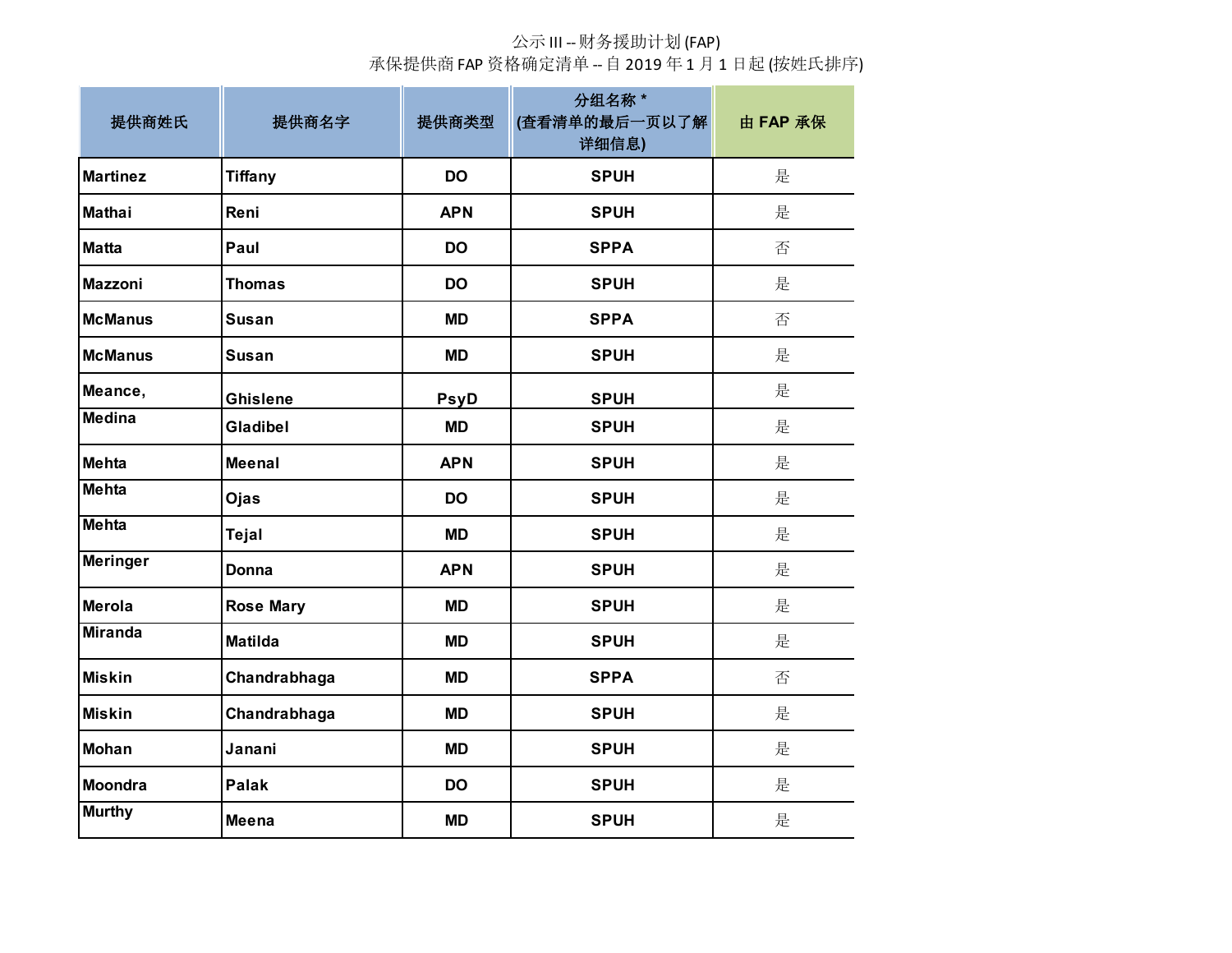| 提供商姓氏            | 提供商名字         | 提供商类型     | 分组名称 *<br>(查看清单的最后一页以了解<br>详细信息) | 由 FAP 承保 |
|------------------|---------------|-----------|----------------------------------|----------|
| <b>Mustafa</b>   | <b>Rose</b>   | <b>MD</b> | <b>SPPA</b>                      | 否        |
| <b>Mustafa</b>   | <b>Rose</b>   | <b>MD</b> | <b>SPUH</b>                      | 是        |
| Naqvi            | Fatima        | <b>MD</b> | <b>SPUH</b>                      | 是        |
| Ohngemach        | Christoph     | <b>MD</b> | <b>SPUH</b>                      | 是        |
| Owunna           | <b>Uzoma</b>  | <b>MD</b> | <b>SPUH</b>                      | 是        |
| Pabolu           | Sangeetha     | <b>MD</b> | <b>SPPA</b>                      | 否        |
| Pabolu           | Sangeetha     | <b>MD</b> | <b>SPUH</b>                      | 是        |
| <b>Palomares</b> | <b>Kristy</b> | <b>MD</b> | <b>SPUH</b>                      | 是        |
| <b>Pappas</b>    | Lara          | <b>MD</b> | <b>SPPA</b>                      | 否        |
| <b>Pappas</b>    | Lara          | <b>MD</b> | <b>SPUH</b>                      | 是        |
| <b>Parekh</b>    | Kunal         | PA        | <b>SPPA</b>                      | 否        |
| Parmar           | <b>Archna</b> | <b>DO</b> | <b>SPPA</b>                      | 否        |
| Parmar           | <b>Archna</b> | <b>DO</b> | <b>SPUH</b>                      | 是        |
| Patel            | <b>Nikesh</b> | <b>MD</b> | <b>SPPA</b>                      | 否        |
| Patel            | Sima          | <b>MD</b> | <b>SPPA</b>                      | 否        |
| Patel            | Aruna         | <b>MD</b> | <b>SPUH</b>                      | 是        |
| Patel            | Sima          | <b>MD</b> | <b>SPUH</b>                      | 是        |
| Patel            | Shyam         | <b>DO</b> | <b>SPUH</b>                      | 是        |
| Patel            | <b>Ushma</b>  | <b>MD</b> | <b>SPUH</b>                      | 是        |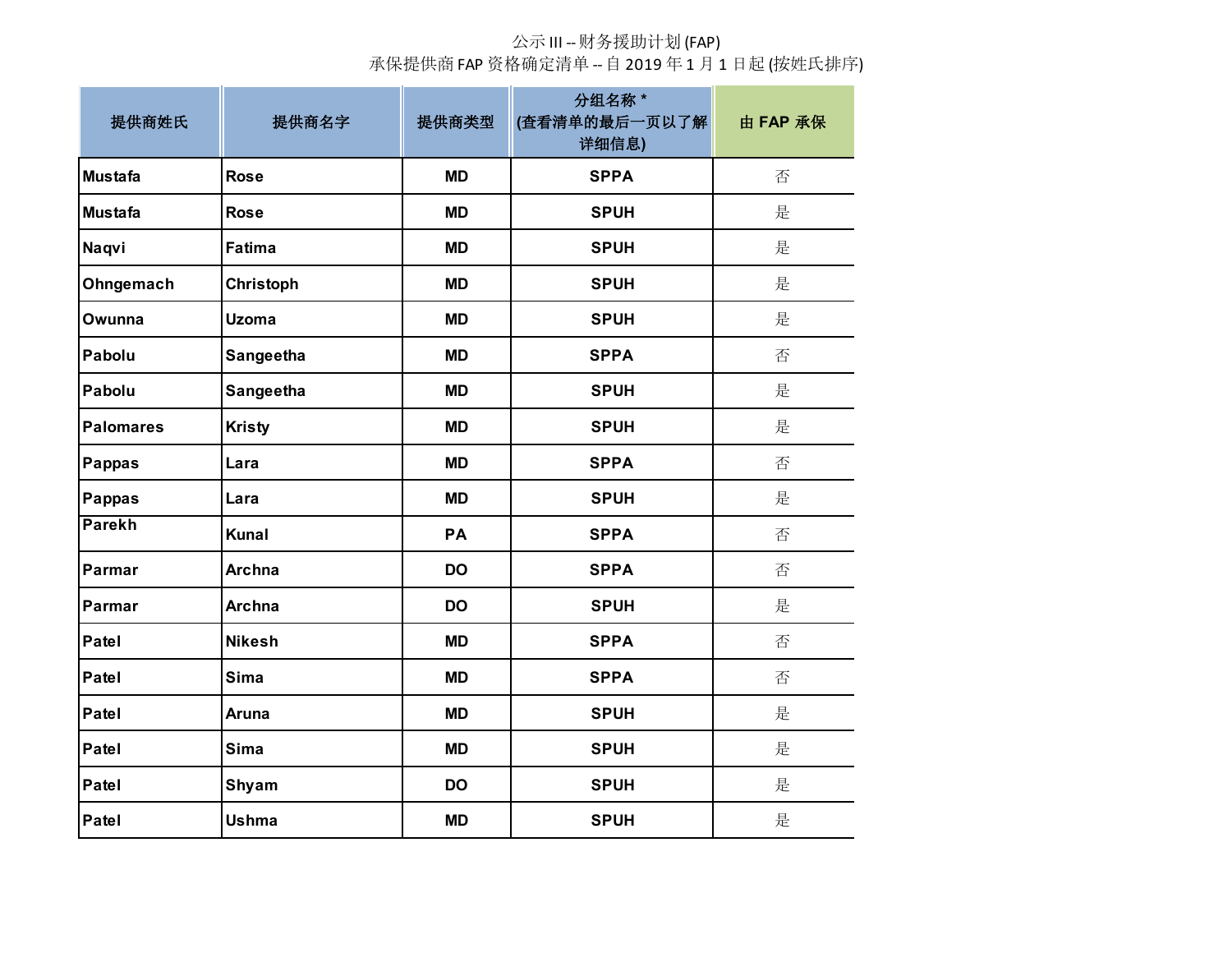| 提供商姓氏            | 提供商名字             | 提供商类型       | 分组名称 *<br>(查看清单的最后一页以了解<br>详细信息) | 由 FAP 承保 |
|------------------|-------------------|-------------|----------------------------------|----------|
| Patel            | Bipinchandra N.   | <b>MD</b>   | <b>SPUH</b>                      | 是        |
| Pecoraro         | Joanne            | <b>APN</b>  | <b>SPUH</b>                      | 是        |
| <b>Pelliccia</b> | <b>Frances B.</b> | <b>MD</b>   | <b>SPUH</b>                      | 是        |
| <b>Perisic</b>   | <b>Dusan</b>      | <b>MD</b>   | <b>SPUH</b>                      | 是        |
| Perryman         | <b>Jennifer</b>   | PA          | <b>SPUH</b>                      | 是        |
| Pineda           | Jean              | <b>DO</b>   | <b>SPUH</b>                      | 是        |
| Pitchumoni       | Capecomorin S.    | <b>MD</b>   | <b>SPUH</b>                      | 是        |
| <b>Pitts</b>     | <b>Shelby</b>     | <b>APN</b>  | <b>SPUH</b>                      | 是        |
| Prakash          | <b>Neera</b>      | <b>MD</b>   | <b>SPUH</b>                      | 是        |
| Rana             | <b>Haris</b>      | <b>MD</b>   | <b>SPPA</b>                      | 否        |
| Rana             | <b>Haris</b>      | <b>MD</b>   | <b>SPUH</b>                      | 是        |
| Ranjini          | Mary P.           | <b>MD</b>   | <b>SPPA</b>                      | 否        |
| Ranjini          | Mary P.           | <b>MD</b>   | <b>SPUH</b>                      | 是        |
| Rao              | Megha             | <b>MD</b>   | <b>SPPA</b>                      | 否        |
| Ravindran        | <b>Nishal</b>     | <b>MD</b>   | <b>SPUH</b>                      | 是        |
| Re是              | <b>Nancy</b>      | <b>APN</b>  | <b>SPUH</b>                      | 是        |
| Ridley,          | <b>Maria</b>      | <b>PsyD</b> | <b>SPUH</b>                      | 是        |
| <b>Robinson</b>  | <b>Christina</b>  | <b>APN</b>  | <b>SPPA</b>                      | 否        |
| Robinson         | <b>Christina</b>  | <b>APN</b>  | <b>SPUH</b>                      | 是        |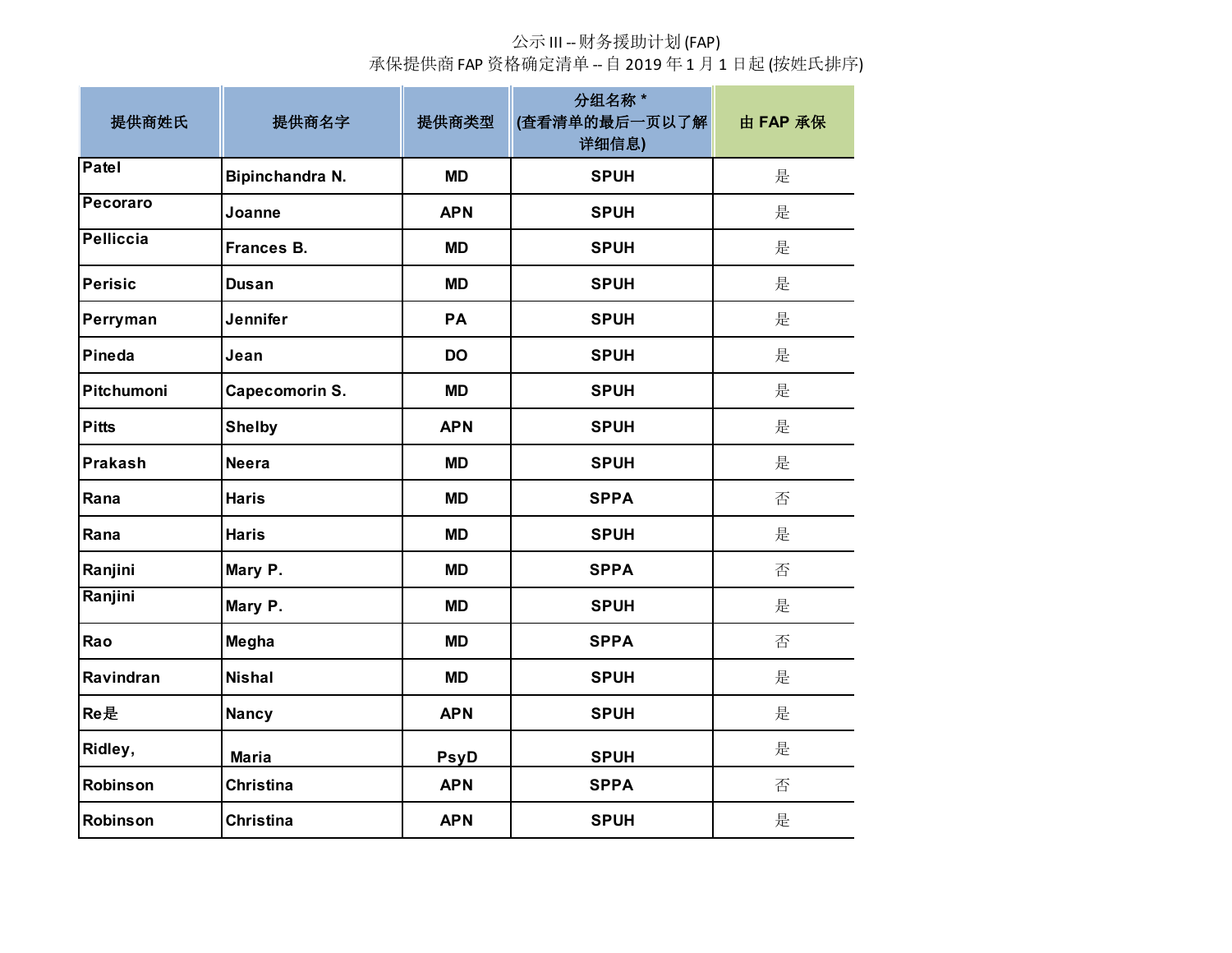| 提供商姓氏               | 提供商名字              | 提供商类型      | 分组名称 *<br>(查看清单的最后一页以了解<br>详细信息) | 由 FAP 承保 |
|---------------------|--------------------|------------|----------------------------------|----------|
| Rojas               | <b>Paulina</b>     | <b>MD</b>  | <b>SPUH</b>                      | 是        |
| Rosenthal           | <b>Marnie</b>      | <b>DO</b>  | <b>SPUH</b>                      | 是        |
| Roy                 | Roopa              | <b>MD</b>  | <b>SPPA</b>                      | 否        |
| Roy                 | Roopa              | <b>MD</b>  | <b>SPUH</b>                      | 是        |
| <b>Russo</b>        | <b>Eileen</b>      | <b>MD</b>  | <b>SPUH</b>                      | 是        |
| <b>Salas</b>        | <b>Max</b>         | <b>MD</b>  | <b>SPUH</b>                      | 是        |
| <b>Sanchez</b>      | Vanessa            | <b>APN</b> | <b>SPUH</b>                      | 是        |
| <b>Santos</b>       | Jennifer           | <b>CNM</b> | <b>SPUH</b>                      | 是        |
| Sathyendra          | Vikram M.          | <b>MD</b>  | <b>SPPA</b>                      | 否        |
| Sathyendra          | Vikram M.          | <b>MD</b>  | <b>SPUH</b>                      | 是        |
| <b>Savla</b>        | <b>Jayshree</b>    | <b>MD</b>  | <b>SPUH</b>                      | 是        |
| <b>Schaefer</b>     | Robert M.          | <b>MD</b>  | <b>SPUH</b>                      | 是        |
| <b>Schindler</b>    | Carol              | <b>RD</b>  | <b>SPPA</b>                      | 否        |
| <b>Schindler</b>    | Carol              | <b>RD</b>  | <b>SPUH</b>                      | 是        |
| <b>Schnupp</b>      | Linda              | NP-C       | <b>SPUH</b>                      | 是        |
| <b>Sechser-Perl</b> | Anna               | <b>MD</b>  | <b>SPUH</b>                      | 是        |
| Sengupta            | <b>Shyamashree</b> | <b>MD</b>  | <b>SPPA</b>                      | 否        |
| Shah                | Ashish C.          | <b>MD</b>  | <b>SPPA</b>                      | 否        |
| Shah                | Ashish C.          | <b>MD</b>  | <b>SPUH</b>                      | 是        |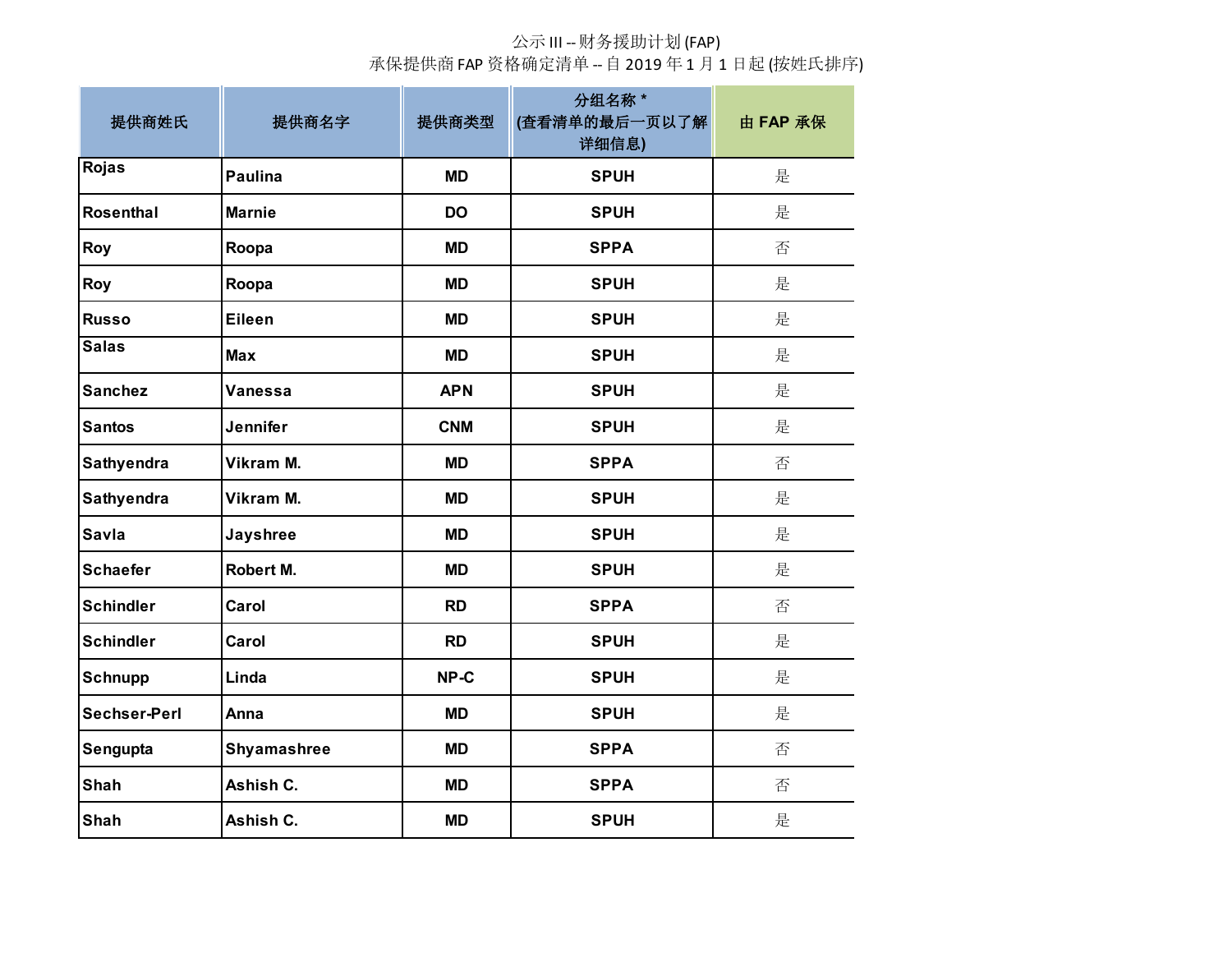| 提供商姓氏             | 提供商名字           | 提供商类型      | 分组名称 *<br>(查看清单的最后一页以了解<br>详细信息) | 由 FAP 承保 |
|-------------------|-----------------|------------|----------------------------------|----------|
| <b>Siering</b>    | Andrea          | <b>RD</b>  | <b>SPUH</b>                      | 是        |
| <b>Simpson</b>    | <b>Heather</b>  | <b>APN</b> | <b>SPUH</b>                      | 是        |
| Singh             | <b>Archana</b>  | <b>MD</b>  | <b>SPPA</b>                      | 否        |
| Singh             | Anup            | <b>MD</b>  | <b>SPPA</b>                      | 否        |
| Singh             | Anup            | <b>MD</b>  | <b>SPUH</b>                      | 是        |
| Singh             | <b>Archana</b>  | <b>MD</b>  | <b>SPUH</b>                      | 是        |
| <b>Srivastava</b> | <b>Nilam</b>    | <b>MD</b>  | <b>SPPA</b>                      | 否        |
| <b>Srivastava</b> | <b>Nilam</b>    | <b>MD</b>  | <b>SPUH</b>                      | 是        |
| <b>Stanford</b>   | Ala             | <b>MD</b>  | <b>SPUH</b>                      | 是        |
| Steffenhagen      | Lisa            | <b>APN</b> | <b>SPUH</b>                      | 是        |
| <b>Sterman</b>    | Paul            | <b>MD</b>  | <b>SPUH</b>                      | 是        |
| <b>Stewart</b>    | <b>Richard</b>  | <b>DO</b>  | <b>SPUH</b>                      | 是        |
| Surgan            | <b>Victoria</b> | <b>MD</b>  | <b>SPPA</b>                      | 否        |
| Surgan            | <b>Victoria</b> | <b>MD</b>  | <b>SPUH</b>                      | 是        |
| <b>Tadros</b>     | Carmen E.       | <b>MD</b>  | <b>SPPA</b>                      | 否        |
| <b>Tadros</b>     | Carmen E.       | <b>MD</b>  | <b>SPUH</b>                      | 是        |
| The               | Tiong G.        | <b>MD</b>  | <b>SPUH</b>                      | 是        |
| <b>Tobiasson</b>  | <b>Mary</b>     | <b>DO</b>  | <b>SPUH</b>                      | 是        |
| <b>Uduaghan</b>   | <b>Victor</b>   | <b>MD</b>  | <b>SPUH</b>                      | 是        |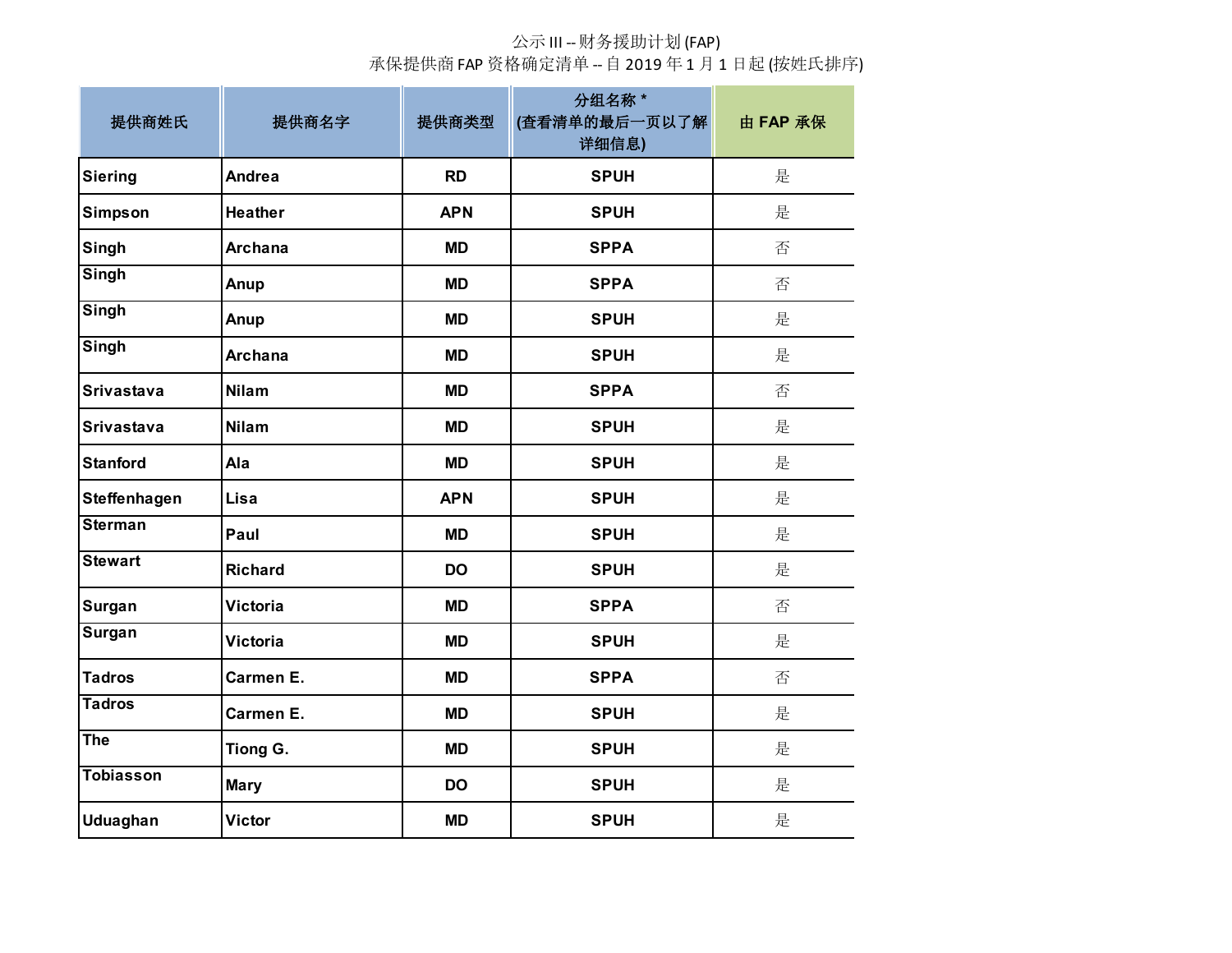| 提供商姓氏                  | 提供商名字              | 提供商类型      | 分组名称*<br>(查看清单的最后一页以了解<br>详细信息) | 由 FAP 承保 |
|------------------------|--------------------|------------|---------------------------------|----------|
| <b>Valdez</b>          | <b>Adrienne</b>    | <b>APN</b> | <b>SPUH</b>                     | 是        |
| <b>Valerie</b>         | <b>Evans</b>       | <b>MD</b>  | <b>SPUH</b>                     | 是        |
| Varughese              | Joyce              | <b>MD</b>  | <b>SPPA</b>                     | 否        |
| Varughese              | Joyce              | <b>MD</b>  | <b>SPUH</b>                     | 是        |
| Vaydovsky              | Joseph             | <b>MD</b>  | <b>SPUH</b>                     | 是        |
| Veerappan              | <b>Sutharsanam</b> | <b>MD</b>  | <b>SPUH</b>                     | 是        |
| Velpari                | Sugirdhana         | <b>MD</b>  | <b>SPPA</b>                     | 否        |
| Velpari                | Sugirdhana         | <b>MD</b>  | <b>SPUH</b>                     | 是        |
| Venkat                 | Anu                | <b>MD</b>  | <b>SPPA</b>                     | 否        |
| Venkat                 | Anu                | <b>MD</b>  | <b>SPUH</b>                     | 是        |
| <b>Vietla</b>          | <b>Bhavani</b>     | <b>MD</b>  | <b>SPUH</b>                     | 是        |
| Wagner                 | Wendy              | <b>MD</b>  | <b>SPUH</b>                     | 是        |
| <b>Waithe</b>          | <b>Beverley M.</b> | <b>RD</b>  | <b>SPPA</b>                     | 否        |
| <b>Waithe</b>          | <b>Beverley</b>    | <b>RD</b>  | <b>SPUH</b>                     | 是        |
| Wallach                | Jonathan B.        | <b>MD</b>  | <b>SPUH</b>                     | 是        |
| Wasserman              | <b>Barry</b>       | <b>MD</b>  | <b>SPUH</b>                     | 是        |
| Wenger                 | <b>Peter</b>       | <b>MD</b>  | <b>SPPA</b>                     | 否        |
| Wenger                 | <b>Peter</b>       | <b>MD</b>  | <b>SPUH</b>                     | 是        |
| <b>Wer Arrivillaga</b> | Santiago           | <b>MD</b>  | <b>SPUH</b>                     | 是        |